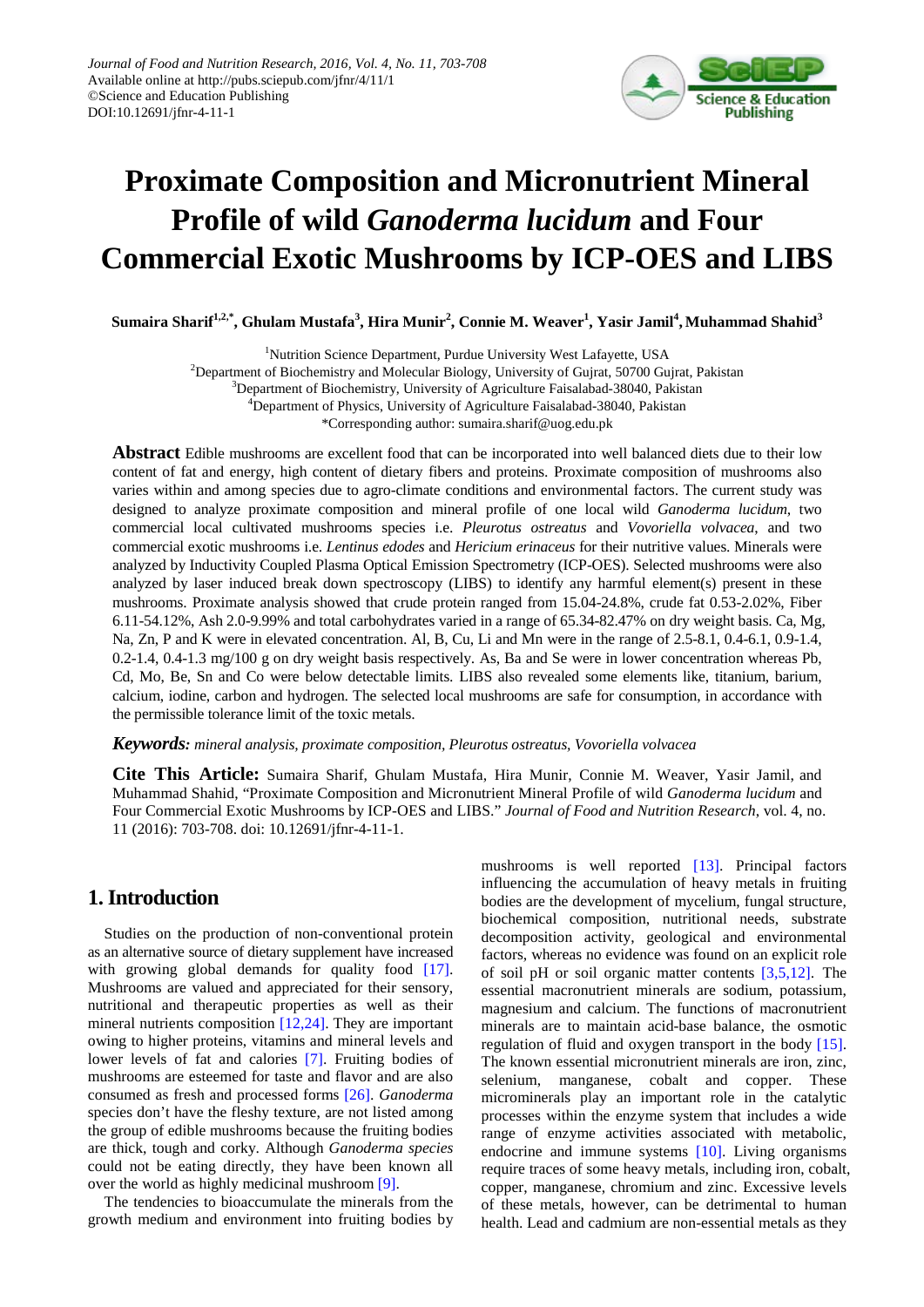are toxic, although their trace amounts are not known for any beneficial effects on organisms [\[11,19\].](#page-5-9) Furthermore, deficiency or imbalance of essential or non-essential minerals above threshold concentration levels can put the individual at risk of disease development [\[21\].](#page-5-10) Therefore, the adequate and accurate food composition data are inevitable for estimating the adequacy of intakes of essential nutrients and assessing the risk from toxic metals [\[20\].](#page-5-11)

The mushrooms were collected to make a substantial contribution to food intake, in this context it would be worthwhile to evaluate the metal contents in mushrooms grown wild and on any substrate in Pakistan. Accordingly, the present study is focused on the analysis of five species of mushrooms collected from Pakistan for their mineral contents and to discuss the results generated on essential and trace elements in edible mushrooms, along with the limit of toxic metals. The obtained data would serve as useful basis to define the nutritional value of given mushrooms species cultivated in Pakistan in addition to any warnings of toxic minerals depending on the concentrations.

## **2. Material and Methods**

#### **2.1. Mushroom Collection**

The exotic commercial mushrooms used in this study *Lentinus edodes* (Berk.) Sing., *Hericium erinaceu*s (Bull.) Pers. were purchased from local market (imported from China), local cultivated *Volvariella volvacea* (Bull, ex. Fr.) Sing. and *Pleurotus ostreatus* (Jacq. Ex. Fr.) Kumm. were collected from Institute of Horticultural Sciences, University of Agriculture Faisalabad, Pakistan. The wild *Ganoderma lucidum* (Fr.) P. Karst., was isolated from the stem of *Salmalia malabarica* plant from Jinnah Garden Faisalabad, Pakistan. Taxonomic identification was made by Prof. Dr. M. Asif Ali from medicinal mushroom laboratory, Institute of Horticultural Sciences, University of Agriculture Faisalabad, Pakistan. The collected mushrooms were shade dried, cleaned, sliced into small pieces and were ground into powder using a food processor (NR-56X). The ground mushrooms were stored at -20°C in sealed plastic bags for further use.

#### **2.2. Proximate Analysis**

Selected five mushroom species were analyzed for food composition according to the Association of Official Analytical Chemists [\[2\].](#page-5-12) These include the determination of crude protein, crude fat, ash, crude fiber, carbohydrate and minerals. The percentage of all the fractions (crude protein, crude fat and ash) were added together and subtracted from 100 to obtain the total carbohydrate percentage.

#### **2.3. Preparation of Ash Solution**

One gram of dry powdered mushroom was placed in a porcelain crucible and heated at 500°C overnight, then the ash was dissolved in  $2 \text{ mL } 70\% \text{ HNO}_3$  (Merck, Germany), followed by centrifugation at 3000 x g for five minutes followed by the addition of distilled water to make the volume up to 10 mL. Control was also prepared using similar experimental procedure excluding ash. Three such replicates were performed for each of the mushrooms specie[s \[13\].](#page-5-5)

#### **2.4. Mineral Analysis**

Analysis for Sodium (Na), Potassium (K), Phosphorus (P), Magnesium (Mg), Calcium (Ca), Chromium (Cr), Manganese (Mn), Iron (Fe), Cobalt (Co), Copper (Cu), Zinc (Zn), Selenium (Se), Molybdenum (Mo), Lead (Pb), Cadmium (Cd), Boron (B) and Barium (Ba) was carried out using inductively coupled plasma-optical emission spectrometer (ICP-OES) (Perklin Elmer, optima 4300Dv, USA) with Argon plasma, at the Department of Nutrition Science, PURDUE University, Westlafayette, USA. Detection limit is defined as the concentration corresponding to three times the standard deviation of ten blanks. Calibration of ICP-OES was done using the working standard prepared from commercially available multimineral standard solution (100 mg/L, Spex CertiPrep, USA). The most appropriate wave length, argon gas flow, plasma stabilization, and other ICP-OES parameter for metals/minerals were selected, and measurements were made within linear range of working standards used for calibration [\[13\].](#page-5-5)

#### **2.4.1. Working conditions of ICP-OES were as follows:**

Instrument: ICP-OES (Perklin Elmer, optima 4300Dv, USA),

Power: 40 MHZ (Free running solid state RF generator) Plasma gas flow: 15 L/min Auxillary gas flow: 0.8 L/min Reading time: 3 sec

The concentration of all analyzed minerals was expressed as mg/100 g dry weight of sample.

## **2.5. Laser induced Breakdown Spectroscopic Analysis (LIBS)**

The LIBS system used for experiment consisted of pulsed laser, a sample holding unit a spectrometer and a computer. A Nd: YAG laser was used as a light excitation source. The laser operated at the wave length of 1064 nm with a repetition rate of 10 Hz, a pulse width 10 ns and variable pulse energy of 4-40 mJ. The laser beam was focused on the sample surface by a quartz lens with a focal length of f=20 mm, to produce both ablation of the sample and formation of aluminum plasma. The plasma radiation light was imaged to the fiber input end through a quartz lens with a focal length of f=50 mm, which was coupled to spectrometer with a spectral range of 300-750 and a spectral resolution of 0.07 nm. The spectral data was processed directly with the associated analytical software [\[23\].](#page-5-13)

#### **2.6. Statistical Analysis**

Minitab software was used for computation and analysis of different parameters. All the data was reported as the mean and standard deviation. Differences were analyzed by considering p<0.01 statistically significant. The collected data was analyzed by means and standard deviation.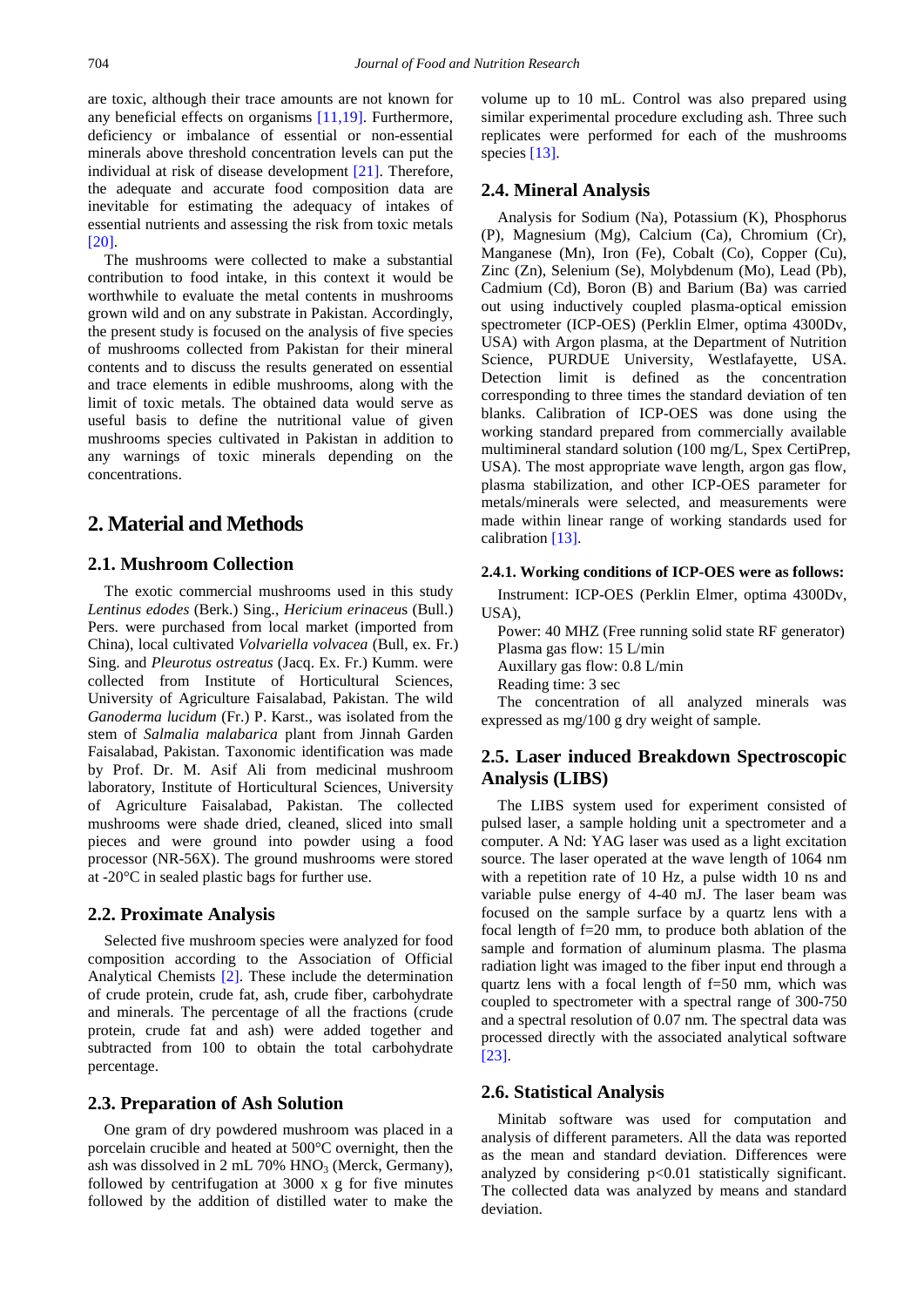## **3. Results and Discussion**

## **3.1. Proximate Analysis**

Proximate analysis was conceded out on selected mushroom species: *L. edodes, V. volvacea, H. erinaceus, P. ostreatus* and *G. lucidum*. The obtained data is assembled in [Table 1.](#page-2-0)

Protein contents of *V. volvacea* were observed highest 24.12% on dry weight basis (DW), followed by the *L. edodes* (22.61%, DW), *P. ostreatus* (21.14%, DW), *G. lucidum* (15.04%, DW) and *H. erinaceus* (18.8%, DW). The difference in protein contents of mushroom could be due to a number of factors, namely the type of mushroom, the stage of development, the part samples, level of nitrogen available and the substrate/habitat [\[4\].](#page-5-14) Our results are consistent with the study of Hung and Nhi [\[8\],](#page-5-15) that reported the protein contents of *P. ostreatus, V. volvacea, L. edodes, A. polytricha* and *G. Lucidum* were 28.6, 36.5, 26.3, 7.2, and 13.3% of DW, respectively. Mattila et al*. [\[14\]](#page-5-16)* also studied several species of mushrooms grown in Finland and reported that protein content of *P. ostreatus*  and *L. edodes* were 24.6 and 21.4% of dry matter, respectively. These results indicate that the *V. volvacea*, *P. ostreatus* and *L. edodes* were good sources of protein for humans [\[18\].](#page-5-17)

<span id="page-2-0"></span>

| <b>Mushrooms</b> | Crude Protein           | Crude Fat             | Fiber                        | Carbohydrate                 | Ash             | <b>Energy</b><br>Kcal/100g |
|------------------|-------------------------|-----------------------|------------------------------|------------------------------|-----------------|----------------------------|
| L. edodes        | $22.61 \div 02^b$       | $0.78 + 01^a$         | $9.38 + 03^a$                | $70.62 \pm .03^{b}$          | $5.99 + 02^{b}$ | $374.30 \div 02^b$         |
| H. erinaceus     | $18.80 \div 02^a$       | $2.01 \pm 01^{\rm d}$ | $7.10 + 0.5^{\circ}$         | $76.50 + 02^{\circ}$         | $7.51 + .02^c$  | $386.30 \div 02^{\circ}$   |
| P. ostreatus     | $21.14 + .04^b$         | $2.02 + 0.02^d$       | $6.11 \pm .02^a$             | $69.86 \pm .02^{\circ}$      | $7.02 + .04$ °  | $378.51 \div 02^b$         |
| V. volvacea      | $24.12 \pm .03^{\circ}$ | $0.67 + 0.02^a$       | $9.33 + 0.3^a$               | $65.34 \pm 03^{\circ}$       | $9.09 + 0.04^d$ | $363.80 \div 03^{\circ}$   |
| G. lucidum       | $15.04 \pm 01^{\circ}$  | $0.53 + 0.3^a$        | $54.12 \pm .02^{\mathrm{d}}$ | $82.47 \pm .02^{\mathrm{d}}$ | $2.01 + .02^a$  | $394.50 + 02^d$            |

**Table 1. Proximate composition of selected wild and commercial mushrooms (% DW)**

Values are mean ± SD of carefully conducted triplicate experiments. Furthermore, mean carrying different superscripted alphabets vary (*p*<0.05) with 95% confidence.

Fat contents of the mushrooms varied from 0.53% to 2.02% on dry weight basis, in which *G. lucidum* had the lowest (0.53%, DW), while *P. ostreatus and H. erinaceus*  had the highest fat contents 2.02-2.01%, DW. The fat content of edible mushrooms consists mostly of unsaturated fatty acids, which are less hazardous to the health than the saturated fatty acids of animal fats [\[26\].](#page-5-3)

Major sources of fiber are cellulose and other indigestible cell wall polymers. Although fiber is indigestible, it plays significant nutritional role since, it helps clean and maintains the proper motility of the intestinal tract [\[17\].](#page-5-0) There is a great variation in the fiber contents of five mushrooms ranging from 6.11-54.12%. The maximum fiber contents were observed in *G. lucidum* and the lowest were in *P. ostreatus*.

The highest ash content was in *V. Volvacea* (9.99%, DW), followed by *H. erinaceus* (7.5%), *P. ostreatus*  (7.0%, DW) and *L. edodes* (5.99%, DW), (2.5%, DW) and the lowest was in *G. lucidum* (2.0%, DW). The major reason for high ash content of the present species may be due to higher mineral contents. A recent study also reported the ash contents ranges similar to our findings [\[8\].](#page-5-15)

Total carbohydrates varied from 65.34% to 82.47% on dry weight basis. The carbohydrates contents were 82.47% in *G. lucidum,* 76.5% in *H. erinaceus,* 70.62% in *L. edodes*, 69.86% in *P. ostreatus* and 65. 34% in *V. valvacea,* [\(Table 1\)](#page-2-0). Mattila et al*. [\[14\]](#page-5-16)* reported that carbohydrate contents in *P. ostreatus* were 62.5% and in *L. edodes* were 69% of the dry matter. Other studies reported that the carbohydrate contents of *L. edodes* varied from 67.5-78% on dry weight basis. Hung and Nhi [\[8\]](#page-5-15) reported carbohydrate contents vary from 52.3% to 88.6% on dry weight basis, *V. Volvacea* contained 52.5%, *P. ostreatus* 61.3%, *L. edodes* 65.1%, *G. lucidum* 82.3% and *A. polytricha* 88.6[% \[16\].](#page-5-18) 

Our findings showed that calorie value of five mushrooms ranges from 363-394 Kcal/100 g. Calorie value was found to be highest 394.8 kcal/100 g and was lowest in *G. lucidum* 363 Kcal/100 g in *V. volvacea* [\(Table](#page-2-0)  [1\)](#page-2-0). Mushrooms are regarded as low fat calorie foods. This low calorie value is attributable to the content of high fiber, low fat, no cholesterol and no free fatty acids in mushrooms [\[26\].](#page-5-3) In this study, we established that the contents of crude proteins, fats, available carbohydrates, dietary fiber, total ash and energy contents are similar to the findings of Adejumo and Awosanya [\[1\].](#page-5-19)

#### **3.2. Mineral Analysis**

As there is an emerging public interest in the essential, non-essential and toxic elements in foods consumed daily, therefore, this approach addresses the nutritional adequacy of essential nutrients present in food. There are also concerns regarding the toxic levels of some heavy metals in the food. Twenty four elements and heavy metals (K, Ca, P, Mg, Fe, Zn, Mn, Mo, As, Sn, Se, Sb, Na, Pb, Cd, As, Co, Al, B, Be, Ba, Mg, Cu and Li) were also determined in the selected species of mushrooms. The results are shown in [Table 2.](#page-3-0) Our results of minerals analysis showed that the all five mushroom species were rich in K, P, Ca, Mg, Na, Fe, Zn. Li, Cu and Mn while in this study heavy metals Pb, Cd, Br, Cr, Co and Mo were below detection limit. K recorded higher contents followed by P, Mg, Na, Ca. Fe, Zn, Al, B and Li in all the mushrooms.

Potassium values ranged from 742-3547 mg/100 g along with phosphorus that was also detected at relatively higher contents (502-1221 mg/100 g) followed by magnesium (75.8-145.8 mg/100 g) and calcium 11.2- 109.2 mg/100 g on dry weight basis [\(Table 2\)](#page-3-0).

Among these five species of mushrooms *V. volvacea* proved to be comparatively richer in concentration of K, P, Mg, Fe and Zn, while Na was the highest in *P. ostreatus* and *G. lucidum* showed higher levels of Ca, Al and B [\(Table 2\)](#page-3-0). Previously, Mallikarjuna et al. [\[13\]](#page-5-5) studied four mushroom species (*L. cladopus,* and *P. djamor* growing wild, whereas *L. edodes* and *P. forida* cultivated), they reported potassium levels ranges from 59.3 to 3634 mg/100 g on DW. Phosphorous contents were relatively higher, followed by calcium. However, the level of Na was higher in *L. edodes,* and Mg contents ranged from 23.1- 40.7 mg/100 g DW.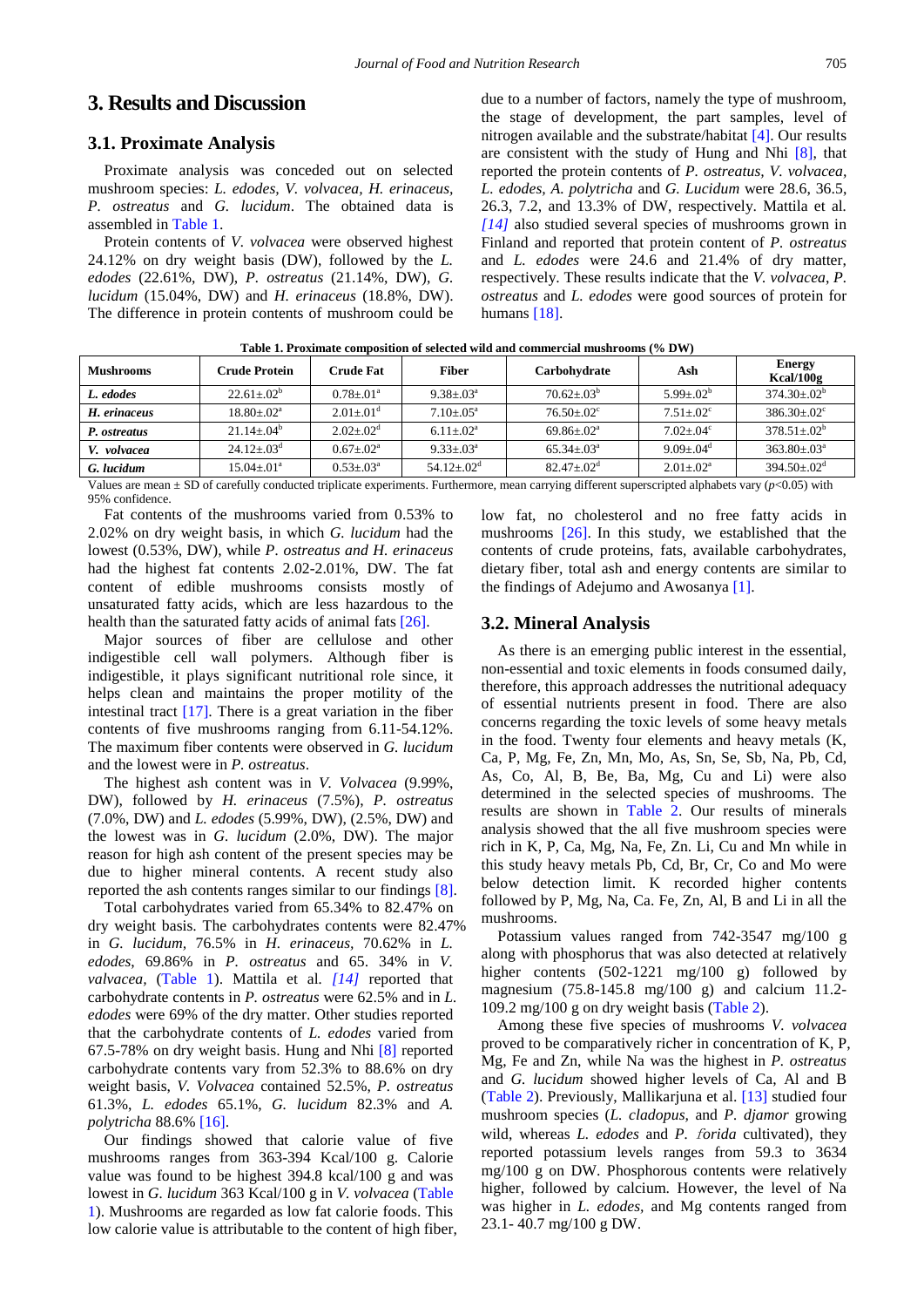o/100ø on dry weight hasis) in five snecie Table 2. Major essential, non-essential and toxic

<span id="page-3-0"></span>

| <b>Minerals</b>   | L. edodes                      | таже 2. мајот езмина, пон-езминатана оже степене соцеститановз (mg/roog on ary weight <i>basis)</i> нгите species от masin ooms<br>H. erinaceus | P. ostreatus                    | V. volvacea                                                                                                    | G. lucidum                      |
|-------------------|--------------------------------|-------------------------------------------------------------------------------------------------------------------------------------------------|---------------------------------|----------------------------------------------------------------------------------------------------------------|---------------------------------|
| $\mathbf{A}$      | $2.820 \pm 0.003$ <sup>a</sup> | $2.501 \pm 0.001^a$                                                                                                                             | $3.310\pm0.001^b$               | $5.10 \pm 0.001$ <sup>c</sup>                                                                                  | $8.001 \pm 0.002$ <sup>d</sup>  |
| $\bf{B}$          | $2.430 \pm 0.001$ <sup>c</sup> | $0.601 \pm 0.001^a$                                                                                                                             | $3.050\pm0.001^{\circ}$         | $0.40 \pm 0.001^a$                                                                                             | $6.001 \pm 0.001$ <sup>d</sup>  |
| Ba                | Nd                             | Nd                                                                                                                                              | Nd                              | Nd                                                                                                             | Nd                              |
| Be                | Nd                             | Nd                                                                                                                                              | Nd                              | Nd                                                                                                             | Nd                              |
| Ca                | $12.106 \pm 0.01^a$            | $11.002 \pm 0.02^a$                                                                                                                             | $61.33 \pm 0.001$ <sup>c</sup>  | $32.80 \pm 0.03^b$                                                                                             | $109.200 \pm 0.02$ <sup>d</sup> |
| Cu                | $1.101 \pm 0.001^a$            | $0.900 \pm 0.00^a$                                                                                                                              | $1.420 \pm 0.001$ <sup>c</sup>  | $1.90 \pm 0.001$ <sup>d</sup>                                                                                  | $1.200 \pm 0.008^b$             |
| Cd                | Nd                             | Nd                                                                                                                                              | Nd                              | Nd                                                                                                             | Nd                              |
| Co                | Nd                             | Nd                                                                                                                                              | Nd                              | Nd                                                                                                             | Nd                              |
| Fe                | $6.901 \pm 0.003$ <sup>a</sup> | $11.200 \pm 0.008$ <sup>c</sup>                                                                                                                 | $10.20 \pm 0.001$ <sup>c</sup>  | $17.70 \pm 0.001$ <sup>d</sup>                                                                                 | $12.100 \pm 0.01$ <sup>c</sup>  |
| Li                | $0.202 \pm 0.01^a$             | $0.900 \pm 0.000$ <sup>c</sup>                                                                                                                  | $0.80 \pm 0.001$ <sup>c</sup>   | $1.40 \pm 0.001$ <sup>d</sup>                                                                                  | $0.200 \pm 0.00^a$              |
| Mg                | $102.01 \pm 0.10^b$            | $75.810\pm0.001^a$                                                                                                                              | $125.40 \pm 0.001$ <sup>c</sup> | $145.60 \pm 0.020$ <sup>d</sup>                                                                                | $89.100 \pm 0.01^a$             |
| Mn                | $1.30 \pm 0.007$ <sup>d</sup>  | $0.80 \pm 0.02$ <sup>c</sup>                                                                                                                    | $0.4 \pm 0.00^a$                | $0.6 \pm 0.001^b$                                                                                              | $1.10 \pm 0.001$ <sup>d</sup>   |
| Na                | $16.810\pm0.03^a$              | 32.000±0.010 <sup>a</sup>                                                                                                                       | $395.80 \pm 0.070$ <sup>d</sup> | $42.10 \pm 0.020$ <sup>a</sup>                                                                                 | $20.50 \pm 0.010^a$             |
| Zn                | $6.710 \pm 0.005$ <sup>c</sup> | $3.410\pm0.002^b$                                                                                                                               | $4.600\pm0.001^{\rm b}$         | $7.50 \pm 0.001$ <sup>d</sup>                                                                                  | $2.20 \pm 0.001^a$              |
| $\mathbf P$       | $867.40 \pm 1.30^b$            | 770.80±1.020 <sup>a</sup>                                                                                                                       | $833.00 \pm 0.200^b$            | $1221.01 \pm 0.20$ <sup>d</sup>                                                                                | 502.50±0.030 <sup>a</sup>       |
| Pb                | Nd                             | Nd                                                                                                                                              | Nd                              | Nd                                                                                                             | Nd                              |
| $\bf K$           | $2174.08 \pm 1.2$ <sup>c</sup> | $2912.3 \pm 0.010^d$                                                                                                                            | $2395.04 \pm 0.50$ <sup>c</sup> | $3547.01 \pm 1.20$ <sup>d</sup>                                                                                | $742.10\pm0.100^a$              |
| S <sub>b</sub>    | Nd                             | Nd                                                                                                                                              | Nd                              | Nd                                                                                                             | Nd                              |
| As                | Nd                             | Nd                                                                                                                                              | Nd                              | Nd                                                                                                             | Nd                              |
| Mo                | Nd                             | Nd                                                                                                                                              | Nd                              | Nd                                                                                                             | Nd                              |
| ${\bf Se}$        | Nd                             | Nd                                                                                                                                              | Nd                              | Nd                                                                                                             | Nd                              |
| Sn                | Nd                             | Nd                                                                                                                                              | Nd                              | Nd                                                                                                             | Nd                              |
| $X^T - 1 - 1 = 0$ |                                |                                                                                                                                                 |                                 | and a community of the community of the context of the context of the context of the context of the context of |                                 |

Values are mean ± SD of carefully conducted triplicate experiments as mg/100 g, Furthermore, mean carrying different superscripted alphabets vary significantly ( $p$ <0.05) with 95% confidence, Nd- for not detected.

Iron, zinc, copper and manganese are classified as minor/trace elements. V. volvacea showed the highest concentration of zinc  $7.5 \text{ mg}/100 \text{ g}$ , iron  $17.7 \text{ mg}/100 \text{ g}$ , copper 1.9 mg/100 g whereas Mn was premier in  $L$ . edodes 1.3 mg/100 g on dry weight basis (Table 2). Concentration of Se, Ni and As was very low and those for Sb, Mo, Pb, Sn and Be were below detection level as have been reported earlier  $[22]$ . Some recent reports on trace elements like Cr. Ni. Li. Sr and Sb in mushrooms from China also support our findings that these trace elements are few and insufficient  $[25,27]$ . So the above showed that mushrooms are findings first-rate bioaccumulators and bioconvertors of such minerals from the growth substrate from inorganic forms to organic forms  $[6]$ .

## 3.3. Elements Analysis of Mushrooms by **LIBS**

In the process of element identification, spectral information of the sample such as atomic emission wavelengths, intensities of the adjacent emission lines and line shapes were gathered to search for correspondence between elements and their specific spectral lines. In this experiment, we presented qualitative LIBS applied to mushroom samples as shown in Table 3.

LIBS spectrum of *L. edodes*, spectral lines are characteristic lines of scandium, cobalt, palladium, carbon and manganese. The spectrum of P. ostreatus, showed the spectral line for titanium, nitrogen, zinc, manganese and nitrogen. In spectrum of  $H$ , erinaceus the peak lines are for the elements of titanium, calcium, xenon and nitrogen while in the spectrum of *V. volvacea* titanium, barium, calcium, carbon and hydrogen were identified, titanium, copper, xenon, iodine lines were found from the spectrum of G. lucidum (Figure 1).

Table 3. Mineral contents of selected mushrooms by Laser Induced **Breakdown Spectroscopy (LIBS)** 

<span id="page-3-1"></span>

| Mushroom     | Emission wave length (nm) |                | Name      |
|--------------|---------------------------|----------------|-----------|
|              | 393.33                    | Sc             | Scandium  |
|              | 500.53                    | Co I           | Cobalt    |
| L. edodes    | 567.88                    | Pd I           | Palladium |
|              | 589.03                    | C II           | Carbon    |
|              | 656.37                    | Mn II          | Manganese |
|              | 399.56                    | Ti II          | Titanium  |
|              | 500.25                    | $N$ II         | Nitrogen  |
| P. ostreatus | 567.91                    | Zn I           | Zinc      |
|              | 656.39                    | Mn II          | Manganese |
|              | 746.86                    | N I            | Nitrogen  |
|              | 399.49                    | Ti II          | Titanium  |
|              | 500.46                    | $N$ II         | Nitrogen  |
| H. erinaceus | 567.83                    | Ca I           | Calcium   |
|              | 656.33                    | Xe II          | Xenon     |
|              | 746.918                   | N I            | Nitrogen  |
|              | 388.27                    | Ti I           | Titanium  |
|              | 493.40                    | Ba II          | Barium    |
| V. volvacea  | 563.57                    | Ca I           | Calcium   |
|              | 588.96                    | C <sub>H</sub> | Carbon    |
|              | 656.27                    | H I            | Hydrogen  |
|              | 388.27                    | Ti I           | Titanium  |
|              | 500.32                    | $Cu$ $II$      | Copper    |
| G. lucidum   | 567.80                    | ΙП             | Iodine    |
|              | 656.33                    | Xe II          | Xenon     |
|              | 786.86                    | N <sub>I</sub> | Nitrogen  |

 $I^*$  = atomic.  $II^*$  = ionic.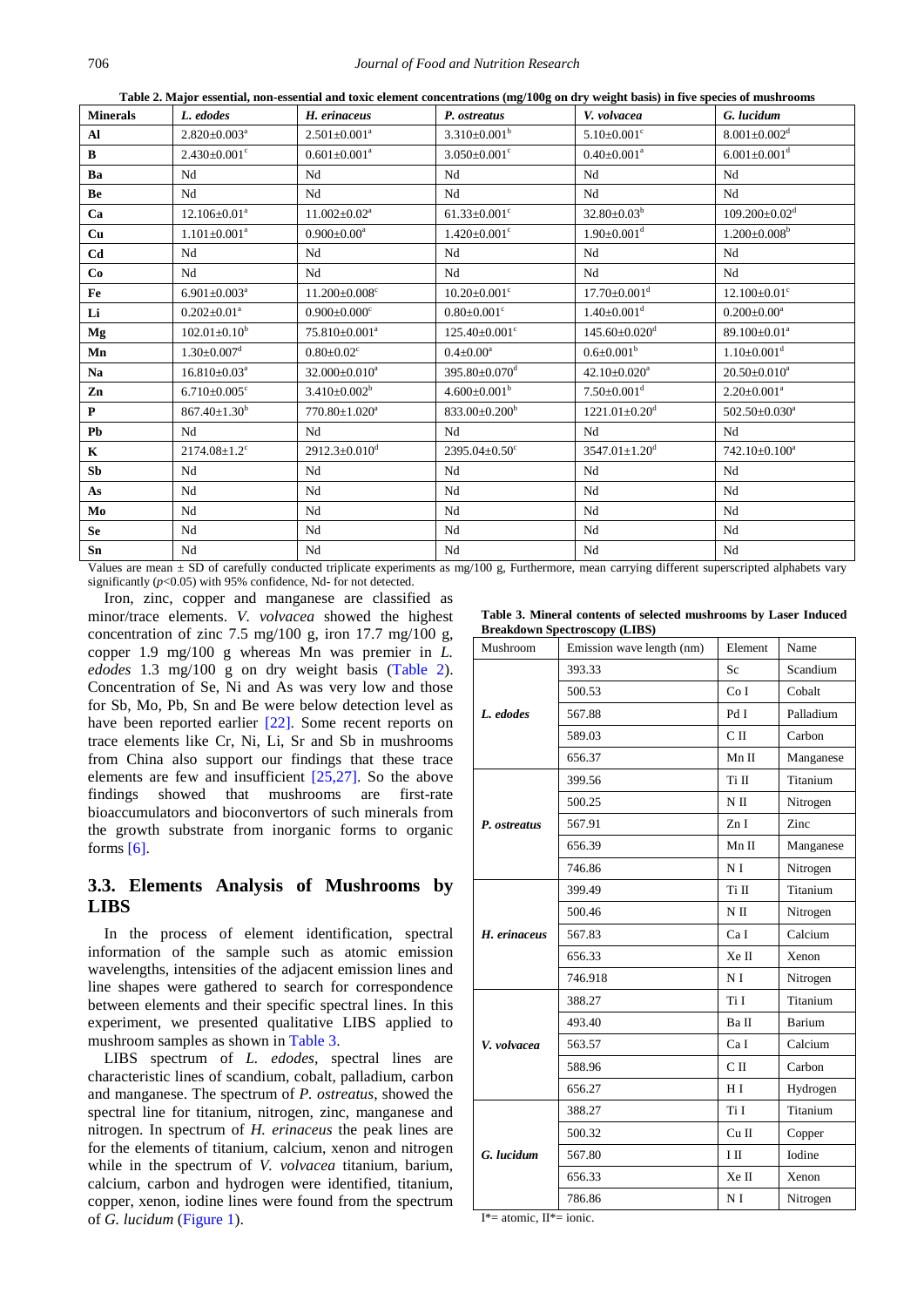<span id="page-4-0"></span>

**Figure 1.** LIBS Spectra of mineral contents by laser induced breakdown spectroscopy (a) *L. edodes*; (b) *P. ostreatus*; (c) *H. erinaceus*; (d) *V. volvacea*; (e) *G. lucidum*

From the LIBS analysis it was also revealed that all these mushrooms are safe for consumption.

## **4. Conclusion**

We observed that these five edible mushrooms especially the local cultivated mushrooms (*P. ostreatus*, *V. volvacea*) harbor tremendous promise in complementing the protein and mineral supply deficits prevalent in developing countries like Pakistan. The amount of proteins, carbohydrate, essential minerals and low energy

contents make many wild-grown mushrooms as excellent functional food source for the consumers. So it can be concluded that mushrooms could be a good and cheaper replacement of present day nutritional sources (meat, eggs and milk) especially in developing countries. LIBS is also a useful technique that provide chemical analysis without sample preparation. Thus, local people eating these mushrooms might be beneficial to provide themselves these nutrients and also have prospective therapeutic value in controlling blood glucose and lipids due to high fiber contents.